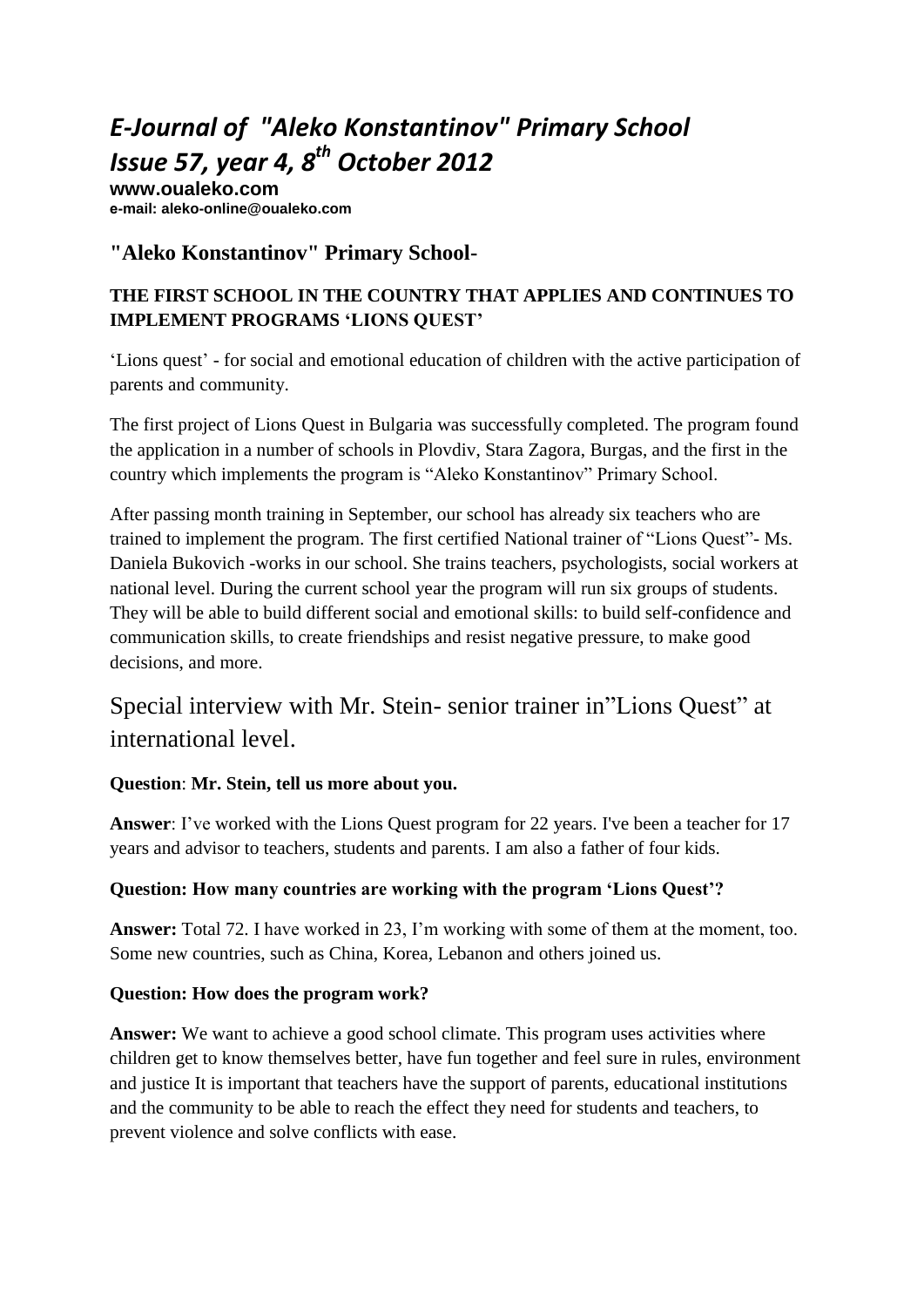## **School for Parents**

### *Right or Left*

#### *How to let our kids grow naturally*

A couple of generations, there was a strong Right-handed preference and parents tried to convince their children to use mainly their right hand. Nowadays, parents leave children to develop themselves naturally and rarely try to impose preferences of the child.

Which hand to use often depends on our personal preference. According to family statistics it is: In pairs, which are right-handed, 90% of the cases, the child is also right-handed.

For couples which are left-handed, 50% of the cases , the child is also a lefty. In mixed pairs,80% of the cases, children are right-handed.

You could argue that this parent affect more than genetic and it is responsible for the dominant right-handed, but you should know that even babies show their own preference for one of the two sides.

Parents who consciously try to focus their children to use one of two hands more typically they drive their children to use their right hand. Most of them do that to facilitate the child because most things are made for right-handed. Also there are theories that left-handed people are more prone to epilepsy, to have problems with learning or autism, but in terms of what scientists are inconclusive.

Most experts advise that parents should simply allow their children to use hand that they are most comfortable with, without to worry about.

Zdravka Petrova – Pedagogical Advisor

#### **Patriotism**

#### **The First Balkan War**

#### **(1912–1913)**

Historical preconditions for the outbreak of the war are set in unfair decisions of the Berlin congress (1878), which leaves large areas populated with Bulgarian, Greek, Serbian and Albanian in the Ottoman Empire territory In virtue of Berlin Contract our country is fragmented in several parts such as Macedonia and Adrianople Thrace which are returned under the direct authority of the Sultan.

In 1912, the Balkan countries are rising to protect their rights and liberty. Bulgaria, Serbia, Greece and Montenegro are in an alliance.